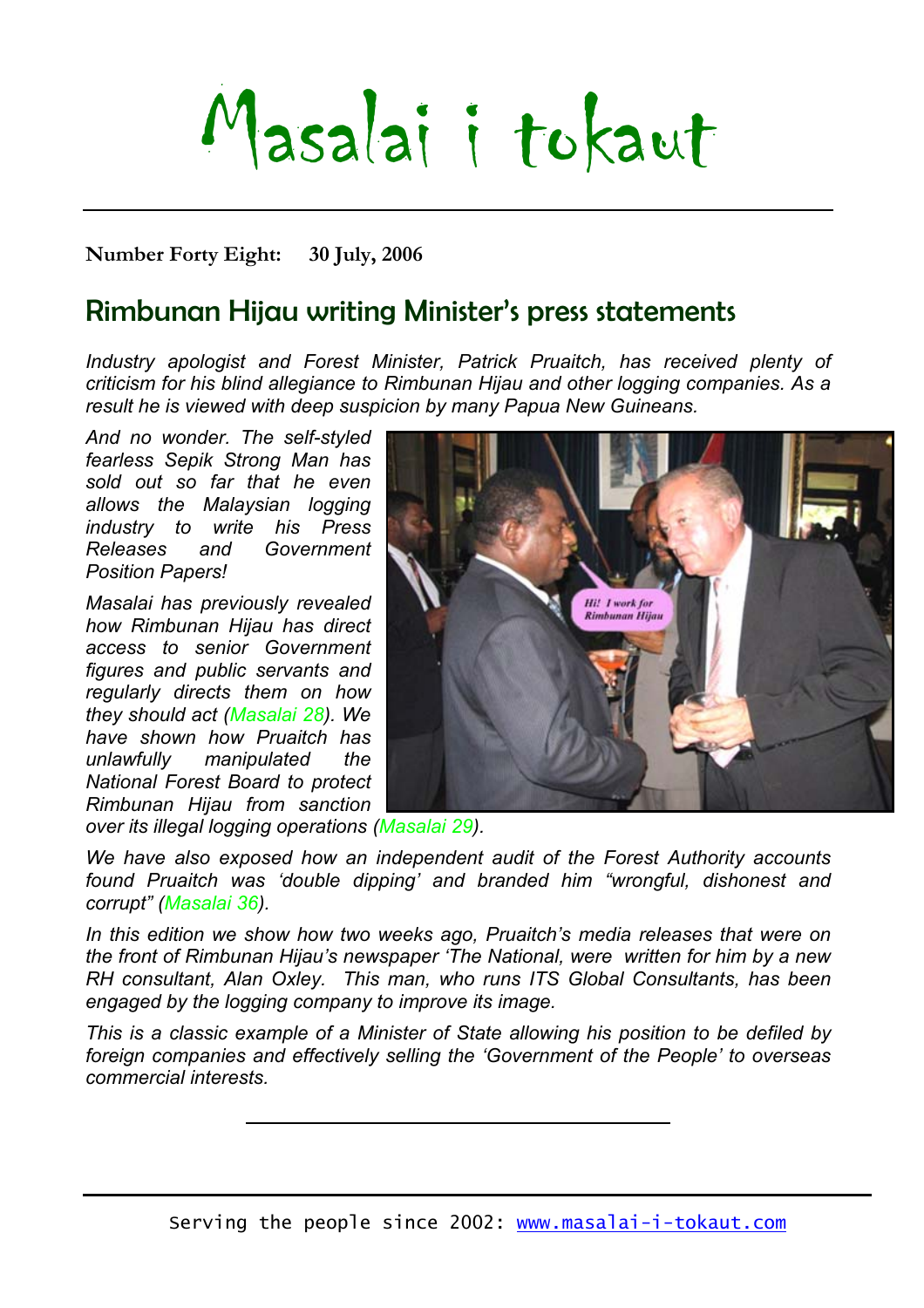*"Pruaitch condemns reports by Greenpeace"* was the impressive front-page headline in The National newspaper on Monday 17 July. The more responsible and scholarly Post Courier ran the same story on its inside pages under the title *"Pruaitch defends logging in PNG".* 

Both newspaper stories were based on a Press Release circulated by the Minister's office the previous Friday (14 July) in which he tried to defend Rimbunan Hijau and the rest of the Malaysian logging industry against the overwhelming evidence of illegal and unsustainable logging and labour and human rights abuses.

**Unfortunately the Minister's Press Release and therefore neither story, contained a word written or uttered by the Forest Minister - it had all been provided for him from the generous Rimbunan Hijau.** 

#### **THE NATIONAL, JULY 17 POST COURIER, JULY 17**

| Pruaitch                                                                                                                                                                                                                                                                                                                                                                                                                                                                                                                                                                                                                                                                                                                                                                                                                                                                                                                                                        | Forest Minister slams reports                                                                                                                                                                                                                                                                                                                                                                                                                                                                                                                                                                                                                                                                                                                                                                                                                                                                                                                                                                                                                                                                                                                                                                                                                                                                                                                                                                                                                                                                                                                                                                                                                                                                                                                                                                                                                                                                                                                                                                                                                                                  |                                                                                                                                                                                                                                                                                                                                                                                                                                                                                                                                                                                                                                                                                                                                                                                                                                                                                                                                                                                                                                                                                                                                                                                                                                                                                                                                       |
|-----------------------------------------------------------------------------------------------------------------------------------------------------------------------------------------------------------------------------------------------------------------------------------------------------------------------------------------------------------------------------------------------------------------------------------------------------------------------------------------------------------------------------------------------------------------------------------------------------------------------------------------------------------------------------------------------------------------------------------------------------------------------------------------------------------------------------------------------------------------------------------------------------------------------------------------------------------------|--------------------------------------------------------------------------------------------------------------------------------------------------------------------------------------------------------------------------------------------------------------------------------------------------------------------------------------------------------------------------------------------------------------------------------------------------------------------------------------------------------------------------------------------------------------------------------------------------------------------------------------------------------------------------------------------------------------------------------------------------------------------------------------------------------------------------------------------------------------------------------------------------------------------------------------------------------------------------------------------------------------------------------------------------------------------------------------------------------------------------------------------------------------------------------------------------------------------------------------------------------------------------------------------------------------------------------------------------------------------------------------------------------------------------------------------------------------------------------------------------------------------------------------------------------------------------------------------------------------------------------------------------------------------------------------------------------------------------------------------------------------------------------------------------------------------------------------------------------------------------------------------------------------------------------------------------------------------------------------------------------------------------------------------------------------------------------|---------------------------------------------------------------------------------------------------------------------------------------------------------------------------------------------------------------------------------------------------------------------------------------------------------------------------------------------------------------------------------------------------------------------------------------------------------------------------------------------------------------------------------------------------------------------------------------------------------------------------------------------------------------------------------------------------------------------------------------------------------------------------------------------------------------------------------------------------------------------------------------------------------------------------------------------------------------------------------------------------------------------------------------------------------------------------------------------------------------------------------------------------------------------------------------------------------------------------------------------------------------------------------------------------------------------------------------|
| condemns<br>reports by<br>Greenpeace<br><b>FOREST Minister Putrick</b><br>Pruaitch has accused<br>Georgeace of denvine<br>PNG's economic devel-<br>opment by leading anti-<br>logging campaigns in<br>Europe.<br>Mr.<br>Fraultch said<br>Greenpeace, the World<br>Wildlife Fund (WWF)<br>and other non-govern-<br>organisations<br><b>TOUR</b><br>(NGOs) had been pressur-<br>ing buyers in Europe and<br>Australia not to buy tim-<br>ber products from PNG.<br>He said the forestry sec-<br>tor had contributed a lot to<br>the economic growth of<br>PNG.<br>"Forestry is important<br>in PNG, It employs<br>10,000 people.<br>con-<br>tributes 5% of gross<br>domestic product (GDP)<br>and cams half-a-billion<br>kina a year in exports," Mr<br>Pruaitch said in a media<br>statement released last<br>Priday,<br>Mr Prozitch had dis-<br>missed local and interna-<br>tional media reports criti-<br>cising the PNG Govern-<br>ment and operators in the | by Greenpeace, other NGOs<br><b>#From Page 1</b><br>development in the rural<br>Bank required as part of a<br>He said the logging in-<br>condition before provid-<br>arcas.<br>dustry in Papua New<br>ing a loan to improve the<br>He said the allegations<br>Guinea was operating<br>forestry sector in the<br>about illegal logging by<br>legally, complying with<br>country. However, the<br><b>Greenpeace</b><br>were<br>all forestry regulations.<br>sourced from materials<br>review was never com-<br>Mr Pruaitch said in the<br>pleted because the World<br>used from the indepen-<br>last three years, the activ-<br>dent review, which had<br>Bank imposed certain<br>conditions which the<br>ities of the forestry in-<br>been dimmed baseless.<br>PNG Government did<br>dustry had been re-<br>"Allegations that<br>viewed in detail. And the<br>not agree with, and the<br>Papua New Guinea was<br>reviews showed that<br>loan was cancelled.<br>destroying its environ-<br>Mr Pruaitch said the<br>mental heritage were al-<br>most logging operations<br>so false and deliberately<br>were conducted legally,<br>review promoted eco-<br>and subsistence-forestry<br>alarmist," Mr Pruaitch<br>he added.<br>said.<br>Mr Pruaitch said that<br>instead of commercial<br>in areas that illegal log-<br>forestry.<br>He said 33% of forests<br>ging was discovered, the<br>He said cco-forestry<br>in PNG had been desig-<br>Government, through<br>was not commercially<br>nated for commercial<br>the National Forest Au-<br>viable and, if the Gov-<br>use, 5% reserved and<br>thority, was quick to stop<br>ernment had pushed for<br>63% remained unallocat-<br>it, it would have closed<br>the operations.<br>ed and non-productive.<br>He said PNG's forest<br>commercial<br>Mr Prenitch said most<br>down<br>of the unallocated areas<br>industry was investigat-<br>forestry, reduce econom-<br>ed by an "independent<br>ic growth, eliminate jobs<br>were old growth or<br>review" which the World<br>and affect infrastructure<br>"primary"<br>forests. | <b>Pruaitch defends</b><br>logging in PNG<br>FOREST Minister Patrick Pru-<br>aitch has jumped to the defence of<br>the timber industry, saying all leg-<br>ging operations were legal.<br>Responding to recent campaigns<br>by environmental groups such as<br>Greenpeace and WWF to stop<br>industrial logging in Papua New<br>Guinea, the contreversial minis-<br>ter said review of the industry's<br>activities over the last three years<br>showed most logging was conduct-<br>ed legally.<br>"Some anomalies concerning<br>proper application of policies and<br>procedures were revealed. They<br>did not render forestry activities.<br>covered by them "illegal" (as) legis-<br>lation and procedures have been<br>amended to correct these prob-<br>lems. Where illegal logging has<br>been discovered, it has been<br>stopped," Mr Prunitch said in a<br>statement.<br>He said an independent forestry<br>review funded by the World Bank<br>was "never completed" and even-<br>tually fell through after the<br>Government disagreed with the<br>bank over conditions it imposed<br>on a forestry loan.<br>"It seems to the Government that<br>the World Bank had surrendered<br>its policies on the contribution of<br>forestry policy to anti-growth<br>green NGOs. As the draft report<br>prepared by the independent |

ral logging activities.

review revealed, the review was also promoting policies in<br>impact to PNG's economic development  $\cdots$  in particular, promotion of<br> $\cos$  and subsistence for<br>estry instead of commercial forestry and advocacy of a real<br> $\cos\eta$ 

The Ministers Press Release was copied almost word for word from a statement given to him on Monday 10 July by the Forest Industries Association and which in turn was written and paid for by Rimbunan Hijau through their new consultant, Alan Oxley.

Masalai has been able to obtain a copy of the RH / Oxley statement.

Oxley's paper was delivered to the Minister via a Forest Industries Association letter which suggested to the Government *"there is an urgent and immediate need for some form of GoPNG response in defence of its forest laws, regulations and procedures".*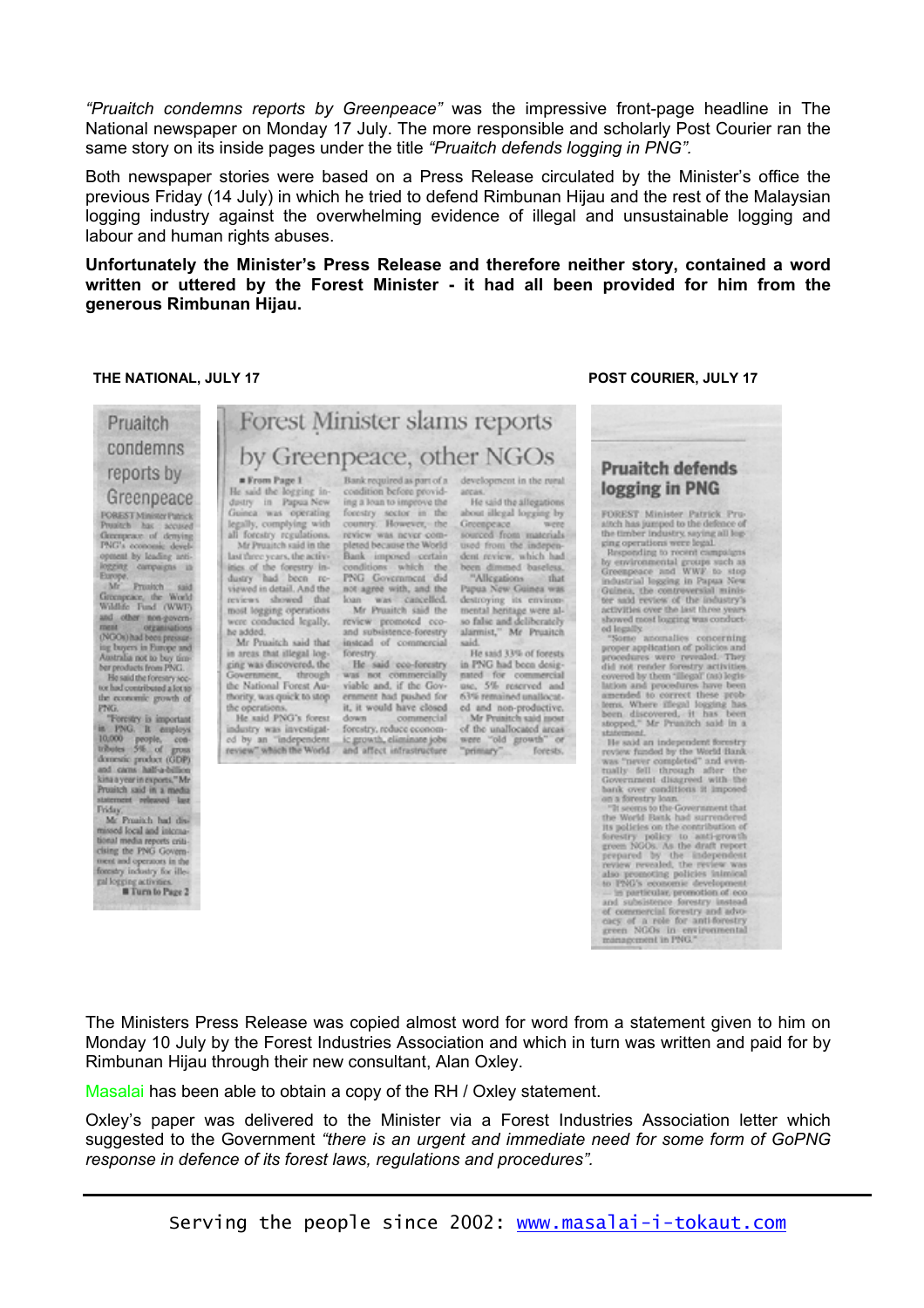The FIA letter described Oxley's paper as *"a draft statement based on the industries perspective".*

#### **EXTRACT FROM THE FIA LETTER**

Following our meeting on the question of illegal logging in PNG, where it was agreed that GoPNG would release a statement on the mater, we take this opportunity to attach for your information, consideration and use, a "draft" statement based on the industry's perspective and background notes/plan of action again from an industry point of view.

The international campaign against our forest product exports is rapidly gaining momentum, with the Australian Government and the U.K. based Timber Trade Federation taking the lead.

We would suggest that there is an urgent and immediate need for some form of GoPNG response in defence of its forest laws, regulations and procedures. As the FIA has publicly stated, these are among the best in the world, certainly exceeding the standards of "legality" imposed in many other countries including Australia.

Yours faithfully,

R. Tate Executive Officer

 $W_{\alpha}$ 

Oxley's paper was helpfully titled "**PNG Government Position on Forestry**".

It was this paper written for Rimbunan Hijau that the Minister used as the basis for his Press Release.

Rimbunan Hijau, a Malaysian Logging Company, engaging Australian spin doctors to write Government Statements and posting them to Government Ministers for them to use?

It sounds ridiculous and unbelievable but it is true and we have the proof.

#### **EXTRACT FROM THE PNG GOVERNENTS POSITION ON FORESTRY – WRITTEN BY RIMBUNAN HIJAU / OXLEY**



The degree of similarity between the RH/Oxley Statement and the Ministers release is quite remarkable as the table below shows. The Minister adopted the whole layout, tone, and arguments given him by RH and copied whole paragraphs word for word.

The poor Minister obviously doesn't have a clue about what is really going on in logging camps across the country and clearly doesn't like to rely on the National Forest Service for advice.